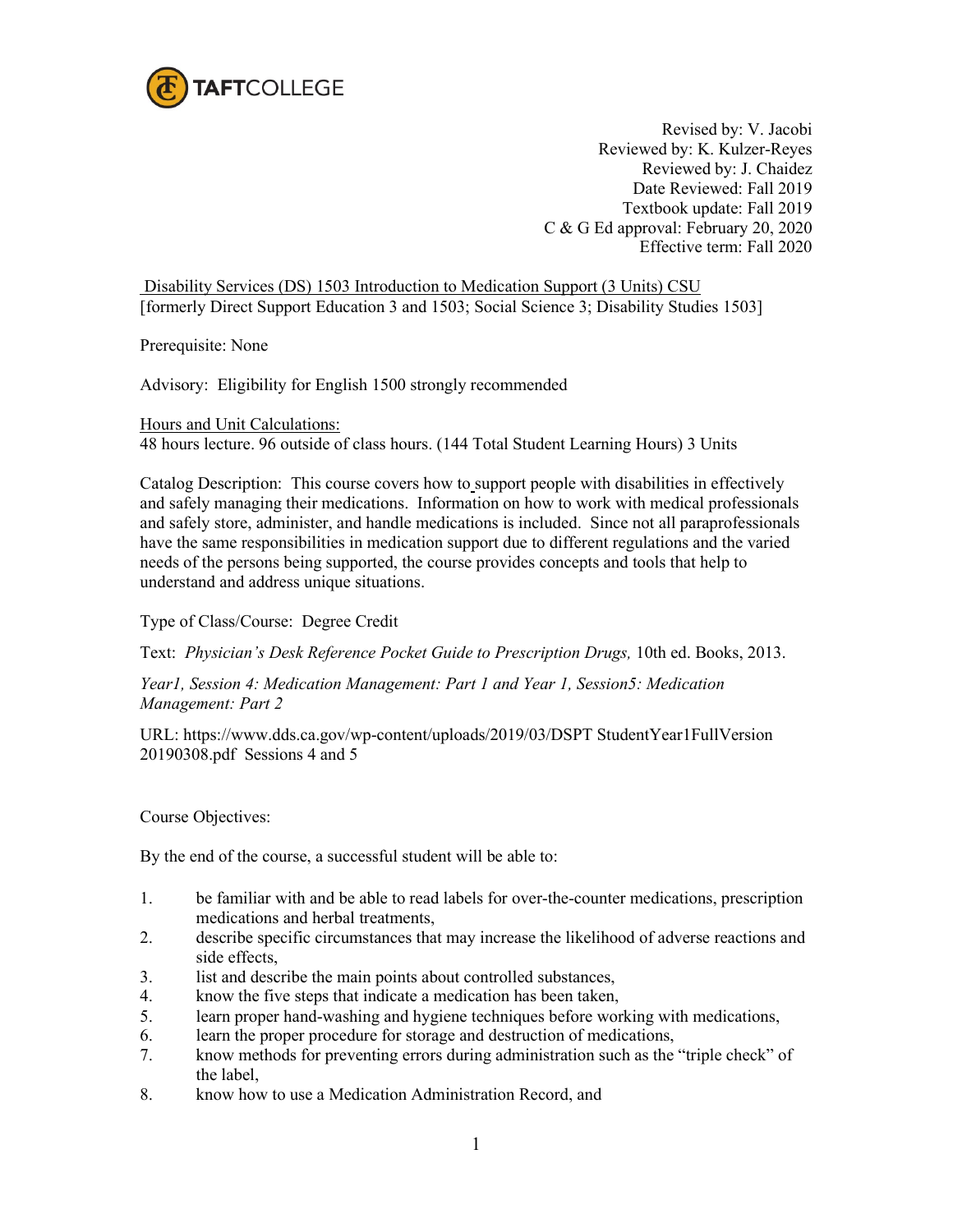

9. be familiar with different references regarding drugs or medications.

Course Scope and Content:

| Unit I   | <b>Side Effects of Medications</b>                         |                                                                                                                             |  |
|----------|------------------------------------------------------------|-----------------------------------------------------------------------------------------------------------------------------|--|
|          | A.                                                         | Harmful effects of medication not taken correctly                                                                           |  |
|          | <b>B.</b>                                                  | Strategies that reduce medication errors                                                                                    |  |
|          | C.                                                         | Medication support needs for consumers                                                                                      |  |
|          | D.                                                         | Duties of a paraprofessional in the area of medication support                                                              |  |
| Unit II  | Legal Aspects of Working with Prescribed Medications       |                                                                                                                             |  |
|          | A.                                                         | Laws that apply to the paraprofessional in their roles in medication<br>support                                             |  |
|          | <b>B.</b>                                                  | Difference between a prescription and non-prescription medication,<br>herbal and natural remedy, and nutritional supplement |  |
|          | $\mathbf{C}$ .                                             | Medication errors                                                                                                           |  |
|          | D.                                                         | Interaction of medications and disabilities                                                                                 |  |
|          | Ε.                                                         | Reporting and documenting side effects                                                                                      |  |
| Unit III | Administration and Storage of Medications                  |                                                                                                                             |  |
|          | A.                                                         | Consumer's health and medication history                                                                                    |  |
|          | <b>B.</b>                                                  | Identifying the right person and the right medication                                                                       |  |
|          | C.                                                         | Storing, labeling, administering, and recording medications                                                                 |  |
|          | D.                                                         | The "triple check"                                                                                                          |  |
|          | E.                                                         | Methods of good hygiene and appropriate use of protective barriers                                                          |  |
| Unit IV  | Follow-up, Communication, and Documentation of Medications |                                                                                                                             |  |
|          | A.                                                         | Effective communication and documentation needs                                                                             |  |
|          | B.                                                         | Completing and updating a Medication Administration Record                                                                  |  |
|          | $C_{\cdot}$                                                | Reporting abuse, neglect, or exploitation with ethical standards                                                            |  |
| Unit V   | Using Medication References and Resources                  |                                                                                                                             |  |
|          | А.                                                         | <b>Medication resources</b>                                                                                                 |  |
|          | <b>B.</b>                                                  | Benefits and limitations of medication resources                                                                            |  |

Learning Activities Required Outside of Class:

The students in this class will spend a minimum of 6 hours per week outside of the regular class time doing the following:

- 1. Review online tutorials and multimedia
- 2. Complete writing and reading assignments
- 3. Participate in individual and group assignments

## Methods of Instruction:

- 1. lectures
- 2. group discussions<br>3. class exercises
- class exercises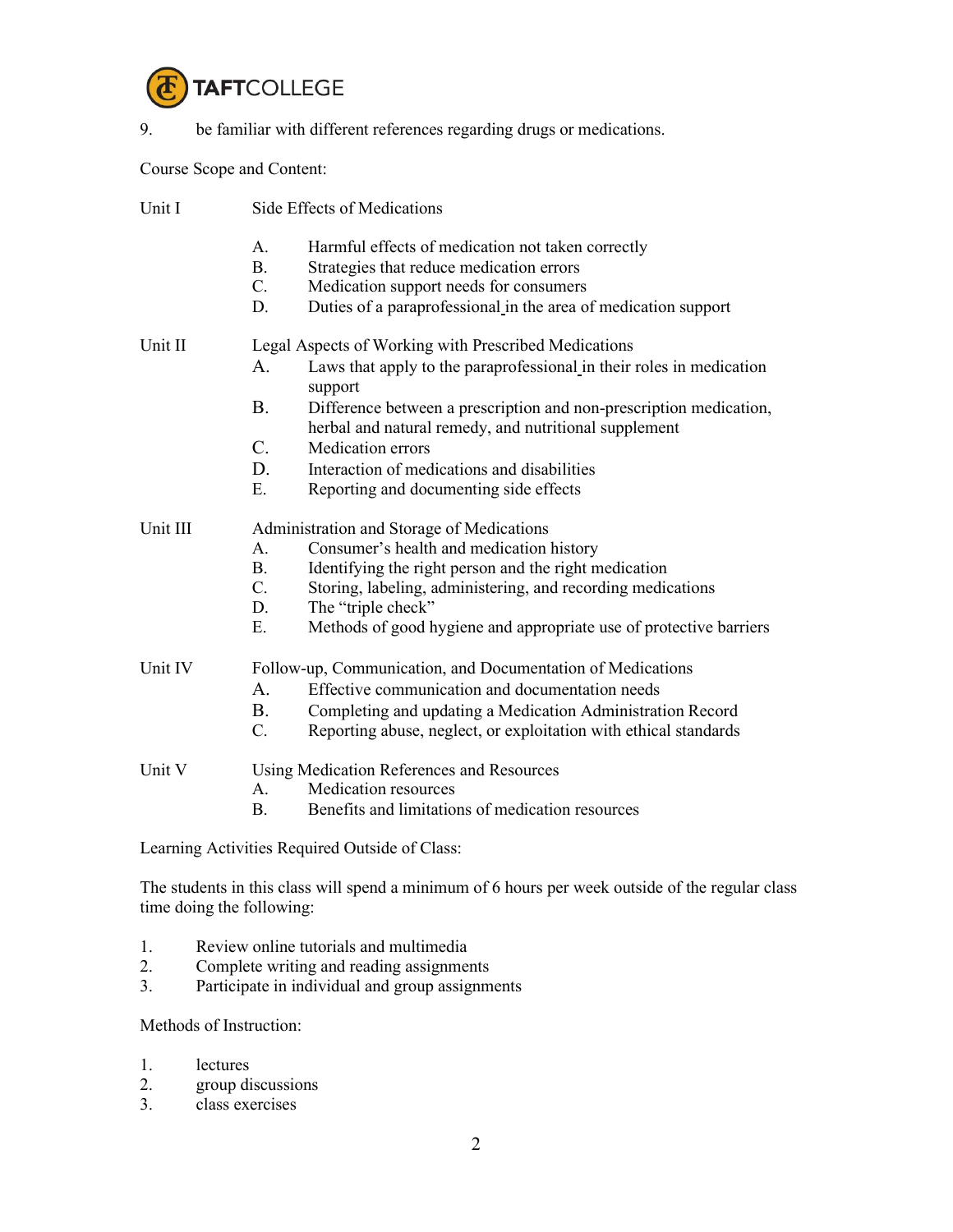

## 4. individual and/or group projects

Methods of Evaluation:

- 1. instructor evaluations<br>2. tests/quizzes
- tests/quizzes
- 3. research paper
- 4. case studies

Supplemental Data:

| <b>TOP Code:</b>                | 2104.50: Disability Services                                         |
|---------------------------------|----------------------------------------------------------------------|
| <b>SAM Priority Code:</b>       | D: Possibly Occupational                                             |
| <b>Distance Education:</b>      | Online; offline                                                      |
| Funding Agency:                 | Y: Not Applicable(funds not used)                                    |
| Program Status:                 | 1: Program Applicable                                                |
| Noncredit Category:             | Y: Not Applicable, Credit Course                                     |
| Special Class Status:           | N: Course is not a special class                                     |
| Basic Skills Status:            | N: Course is not a basic skills course                               |
| Prior to College Level:         | Y: Not applicable                                                    |
| Cooperative Work Experience:    | N: Is not part of a cooperative work experience education<br>program |
| Eligible for Credit by Exam:    | E: Credit By Exam                                                    |
| Eligible for Pass/No Pass:      | C: Pass/No Pass                                                      |
| Taft College General Education: | <b>NONE</b>                                                          |